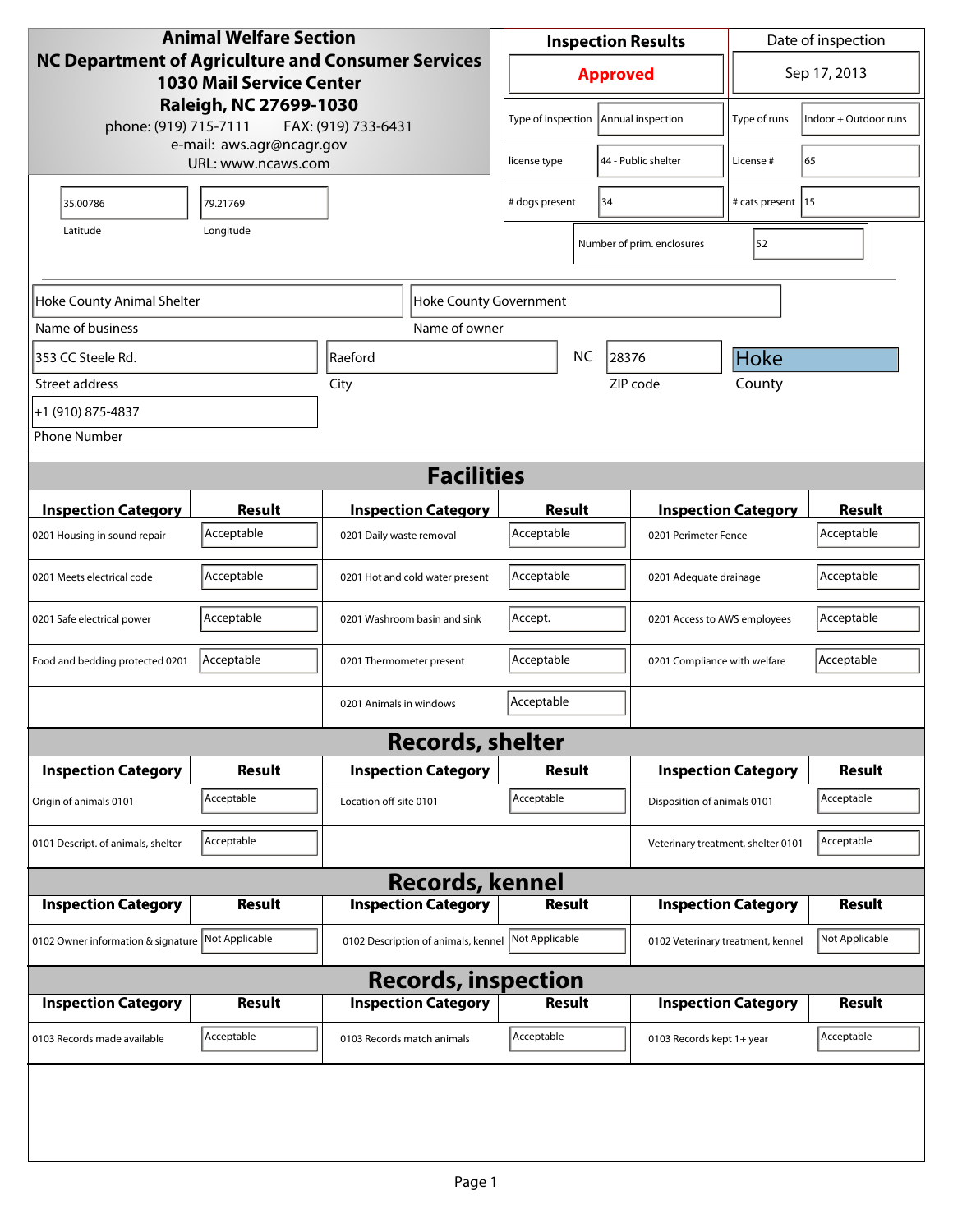| <b>Animal Welfare Section, NCDA&amp;CS</b>       |                |                                    | <b>Inspection Results</b> |                                   |                                    | Date of inspection |  |  |  |
|--------------------------------------------------|----------------|------------------------------------|---------------------------|-----------------------------------|------------------------------------|--------------------|--|--|--|
| Inspection Report, continued                     |                |                                    | <b>Approved</b>           |                                   |                                    | Sep 17, 2013       |  |  |  |
| Hoke County Animal Shelter                       |                | <b>Hoke County Government</b>      | Raeford                   |                                   |                                    | <b>NC</b>          |  |  |  |
| <b>Indoor facilities</b>                         |                |                                    |                           |                                   |                                    |                    |  |  |  |
| <b>Inspection Category</b>                       | Result         | <b>Inspection Category</b>         | Result                    | <b>Inspection Category</b>        |                                    | <b>Result</b>      |  |  |  |
| 0202 Ambient temperature, indoor                 | Acceptable     | 0202 Ventilation, indoor           | Acceptable                | 0202 Lighting, indoor             |                                    | Acceptable         |  |  |  |
| 0202 Imperv./Sanitary surf., indoor              | NOT ACCEPTABLE | 0202 Drainage, indoor              | Acceptable                |                                   |                                    |                    |  |  |  |
| <b>Outdoor facilities</b>                        |                |                                    |                           |                                   |                                    |                    |  |  |  |
| <b>Inspection Category</b>                       | Result         | <b>Inspection Category</b>         | Result                    | <b>Inspection Category</b>        |                                    | Result             |  |  |  |
| 0203 Impervious surfaces, outdoor                | Acceptable     | 0203 Housing, 1 per animal         | Acceptable                | 0203 Protection from elements     |                                    | Acceptable         |  |  |  |
| 0203 Owner advised, outdoor                      | Acceptable     | 0203 Drainage, outdoor             | Acceptable                |                                   |                                    |                    |  |  |  |
| <b>Primary enclosures</b>                        |                |                                    |                           |                                   |                                    |                    |  |  |  |
| <b>Inspection Category</b>                       | Result         | <b>Inspection Category</b>         | Result                    | <b>Inspection Category</b>        |                                    | Result             |  |  |  |
| 0204 Drainage prev. cross contam.                | Acceptable     | 0204 Fence height >= 5 feet        | Acceptable                | 0204 1:10 ratio, person: animal   |                                    | Not Applicable     |  |  |  |
| 0204 Surf. impervious to moisture                | NOT ACCEPTABLE | 0204 Enclosure is escape proof     | Acceptable                |                                   | 0204 Cats, $>=$ 4 sq. ft. / adult  |                    |  |  |  |
| 0204 Prevent contact with wood                   | Acceptable     | 0204 Solid resting surface         | Acceptable                |                                   | 0204 Cats, $\le$ 12 / enclosure    |                    |  |  |  |
| 0204 Enclosures in sound repair                  | Acceptable     | 0204 Cats, raised resting surface  | Acceptable                |                                   | 0204 Cats, 1 litter pan / 3 adults |                    |  |  |  |
| 0204 Size of enclosure                           | Acceptable     | 0204 Dogs, supervision if > 4      | Acceptable                |                                   |                                    |                    |  |  |  |
|                                                  |                | Feedina                            |                           |                                   |                                    |                    |  |  |  |
| <b>Inspection Category</b>                       | <b>Result</b>  | <b>Inspection Category</b>         | <b>Result</b>             | <b>Inspection Category</b>        |                                    | <b>Result</b>      |  |  |  |
| 0205 Feeding, 1x / day, adult                    | Acceptable     | 0205 Feeding, 1 bowl / adult       | Acceptable                | 0205 Feeding, commercial food     |                                    | Acceptable         |  |  |  |
| 0205 Feeding, bowl in good repair                | Acceptable     | 0205 Feeding, quality food         | Acceptable                | 0205 Feeding, bowl is protected   |                                    | Acceptable         |  |  |  |
| 0205 Feeding, 2x / day, young                    | Acceptable     |                                    |                           |                                   |                                    |                    |  |  |  |
| <b>Watering</b>                                  |                |                                    |                           |                                   |                                    |                    |  |  |  |
| <b>Inspection Category</b>                       | <b>Result</b>  | <b>Inspection Category</b>         | <b>Result</b>             |                                   |                                    |                    |  |  |  |
| 0206 Watering, continuous access                 | Acceptable     | 0206 Watering, bowl in good repair | Acceptable                |                                   |                                    |                    |  |  |  |
| Sanitation/Employees/Classification & Separation |                |                                    |                           |                                   |                                    |                    |  |  |  |
| <b>Inspection Category</b>                       | <b>Result</b>  | <b>Inspection Category</b>         | <b>Result</b>             | <b>Inspection Category</b>        |                                    | <b>Result</b>      |  |  |  |
| 0207 Waste removal 2x / day                      | Acceptable     | 0207 Grounds overgrown             | Acceptable                | 0207 Young given social interact. |                                    | Acceptable         |  |  |  |
| 0207 Animals removed while clean                 | Acceptable     | 0207 Pest Control                  | Acceptable                | 0207 Species separated            |                                    | Acceptable         |  |  |  |
|                                                  |                |                                    |                           |                                   |                                    |                    |  |  |  |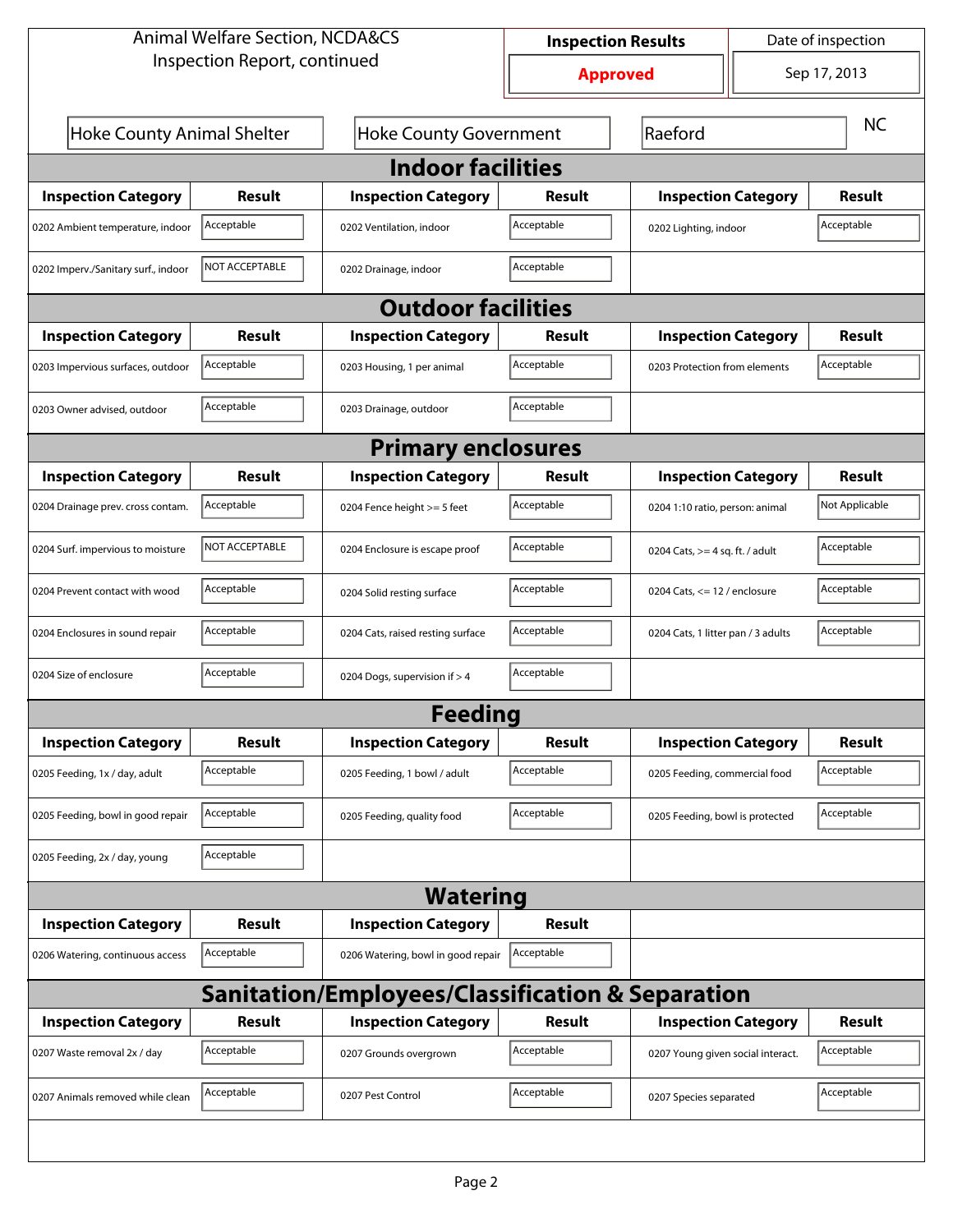| <b>Animal Welfare Section, NCDA&amp;CS</b>                               |                                       |                                                                         | <b>Inspection Results</b> |                                                                           | Date of inspection |                |  |  |  |
|--------------------------------------------------------------------------|---------------------------------------|-------------------------------------------------------------------------|---------------------------|---------------------------------------------------------------------------|--------------------|----------------|--|--|--|
| Inspection Report, continued                                             |                                       |                                                                         | <b>Approved</b>           |                                                                           |                    | Sep 17, 2013   |  |  |  |
| <b>Hoke County Animal Shelter</b>                                        |                                       | <b>Hoke County Government</b>                                           |                           | Raeford                                                                   |                    | <b>NC</b>      |  |  |  |
| <b>Sanitation/Employees/Classification &amp; Separation (continued)</b>  |                                       |                                                                         |                           |                                                                           |                    |                |  |  |  |
| <b>Inspection Category</b>                                               | <b>Result</b>                         | <b>Inspection Category</b>                                              | <b>Result</b>             | <b>Inspection Category</b>                                                |                    | Result         |  |  |  |
| 0207 Enclosure sanitized 2x / day                                        | Acceptable                            | 0207 Number of employees                                                | Acceptable                | 0207 Isolation area & signage                                             |                    | Acceptable     |  |  |  |
| 0207 Method of sanitation                                                | Acceptable                            | 0207 Females in estrus, separated                                       | Acceptable                | 0207 Long term care program                                               |                    | Not Applicable |  |  |  |
| 0207 Build./grnds., clean & repair                                       | Acceptable                            | 0207 Owner perm, commingling                                            | Not Applicable            | 0207 Animals confined                                                     |                    | Acceptable     |  |  |  |
|                                                                          |                                       | 0207 Young with dam                                                     | Not Applicable            |                                                                           |                    |                |  |  |  |
| <b>Veterinary Care</b>                                                   |                                       |                                                                         |                           |                                                                           |                    |                |  |  |  |
| <b>Inspection Category</b>                                               | Result                                | <b>Inspection Category</b>                                              | <b>Result</b>             | <b>Inspection Category</b>                                                |                    | <b>Result</b>  |  |  |  |
| 0210 Program of veterinary care                                          | Acceptable                            | 0210 Daily observation of animals                                       | Acceptable                | 0210 Rabies vaccination                                                   |                    | Acceptable     |  |  |  |
| 0210 Veterinary care when needed                                         | Acceptable                            |                                                                         |                           |                                                                           |                    |                |  |  |  |
|                                                                          |                                       | <b>Vehicles</b>                                                         |                           |                                                                           |                    |                |  |  |  |
| 0301 Vehicles mechanically sound                                         | Not Applicable                        | 0301 Fresh air and ventilation                                          | Not Applicable            | 0301 Cargo area clean                                                     |                    | Not Applicable |  |  |  |
|                                                                          |                                       | <b>Primary Enclosure Used in Transportation</b>                         |                           |                                                                           |                    |                |  |  |  |
| <b>Inspection Category</b>                                               | <b>Result</b>                         | <b>Inspection Category</b>                                              | <b>Result</b>             | <b>Inspection Category</b>                                                |                    | <b>Result</b>  |  |  |  |
| 0302 Construction of enclosure                                           | Not Applicable                        | 0302 Age and species separated                                          | Not Applicable            | 0302 Size of transport enclosure                                          |                    | Not Applicable |  |  |  |
| 0302 Enclosure clean & sanitized                                         | Not Applicable                        |                                                                         |                           |                                                                           |                    |                |  |  |  |
|                                                                          | <b>Transportation: Food and Water</b> |                                                                         |                           | <b>Transportation: Care</b>                                               |                    |                |  |  |  |
| <b>Inspection Category</b>                                               | <b>Result</b>                         |                                                                         |                           | <b>Inspection Category</b>                                                |                    | <b>Result</b>  |  |  |  |
| 0303 Food & water during transport                                       | Not Applicable                        |                                                                         |                           | 0304 Observation of animals                                               |                    | Not Applicable |  |  |  |
|                                                                          |                                       | <b>General Statute 19A-32.1</b>                                         |                           |                                                                           |                    |                |  |  |  |
| (a) Hold minimum 72 hours                                                | Acceptable                            | (b) 1, 2, 3 Make available for adopt.                                   | Acceptable                | (c) Viewing 3 days for 4 hours each                                       |                    | Acceptable     |  |  |  |
| (d) If animal offsite, photo of animal<br>posted in conspicuous location | Acceptable                            | (f) 1, 2, 3 Animals were returned to<br>owner, adopted or euth only     | Acceptable                | (g) i, ii Owner surrender held unless<br>proof ownership & signed consent |                    | Acceptable     |  |  |  |
| (h) Owned animal surrender, ask if<br>there has been a bite w/in 10 days | Acceptable                            | (i) Release animal to person, record<br>of approved government photo ID | Acceptable                |                                                                           |                    |                |  |  |  |
|                                                                          |                                       |                                                                         |                           |                                                                           |                    |                |  |  |  |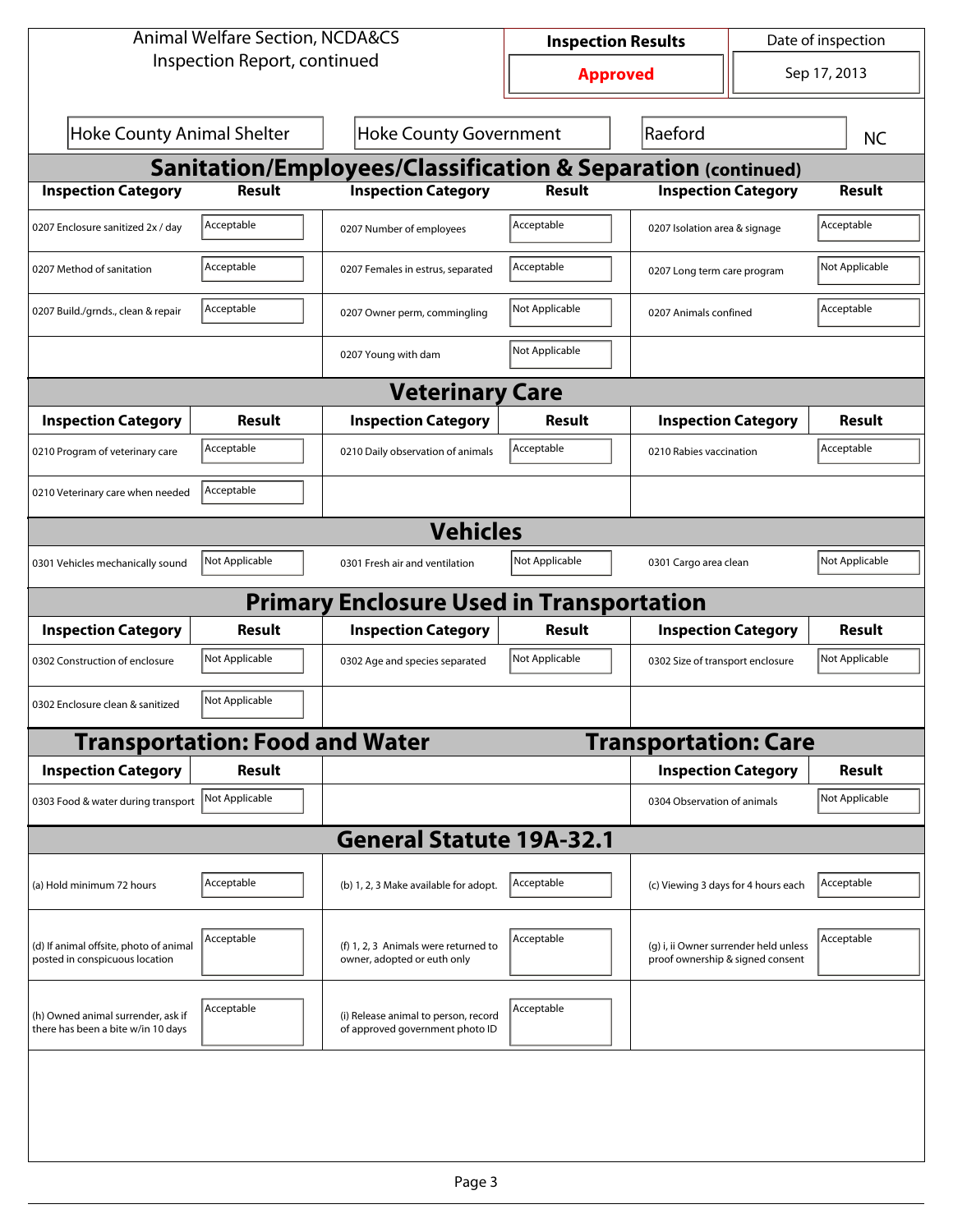|                                                                                                                |                                                                                                                   | <b>Inspection Results</b> |              | Date of inspection |  |  |  |  |  |
|----------------------------------------------------------------------------------------------------------------|-------------------------------------------------------------------------------------------------------------------|---------------------------|--------------|--------------------|--|--|--|--|--|
|                                                                                                                | <b>Approved</b>                                                                                                   |                           | Sep 17, 2013 |                    |  |  |  |  |  |
|                                                                                                                |                                                                                                                   |                           |              |                    |  |  |  |  |  |
| <b>Hoke County Animal Shelter</b>                                                                              | <b>Hoke County Government</b>                                                                                     |                           | Raeford      | <b>NC</b>          |  |  |  |  |  |
|                                                                                                                |                                                                                                                   |                           |              |                    |  |  |  |  |  |
| <b>Narrative Explanation</b>                                                                                   |                                                                                                                   |                           |              |                    |  |  |  |  |  |
|                                                                                                                | Annual Inspection performed today. Facility is in the process of being cleaned during my visit, no apparent signs |                           |              |                    |  |  |  |  |  |
| of disease or illness notede, ambient temperature is within range in housing area at 73 degrees.               |                                                                                                                   |                           |              |                    |  |  |  |  |  |
|                                                                                                                |                                                                                                                   |                           |              |                    |  |  |  |  |  |
| Inspection on 3-13-13 noted that it was time to replace damaged dog houses. No damaged dog houses seen         |                                                                                                                   |                           |              |                    |  |  |  |  |  |
| today, also viewed what looks to be a resent shipment of dog houses on the property - waiting to be put        |                                                                                                                   |                           |              |                    |  |  |  |  |  |
| together and used.                                                                                             |                                                                                                                   |                           |              |                    |  |  |  |  |  |
|                                                                                                                |                                                                                                                   |                           |              |                    |  |  |  |  |  |
| 0202} Indoor facility's floors deemed not acceptable for surfaces impervious to moisture due to epoxy cracked/ |                                                                                                                   |                           |              |                    |  |  |  |  |  |
| chipping - reseal all areas.                                                                                   |                                                                                                                   |                           |              |                    |  |  |  |  |  |
|                                                                                                                |                                                                                                                   |                           |              |                    |  |  |  |  |  |
| 0203/0204} Outdoor housing/Primary enclosures deemed not acceptable for surfaces impervious to moisture        |                                                                                                                   |                           |              |                    |  |  |  |  |  |
| due to thin gravel. Add gravel to the 2 outdoor enclosures and maintain gravel at a depth of 6 inches.         |                                                                                                                   |                           |              |                    |  |  |  |  |  |
|                                                                                                                |                                                                                                                   |                           |              |                    |  |  |  |  |  |
| No other inadequacies noted.                                                                                   |                                                                                                                   |                           |              |                    |  |  |  |  |  |
|                                                                                                                |                                                                                                                   |                           |              |                    |  |  |  |  |  |
|                                                                                                                |                                                                                                                   |                           |              |                    |  |  |  |  |  |
|                                                                                                                |                                                                                                                   |                           |              |                    |  |  |  |  |  |
|                                                                                                                |                                                                                                                   |                           |              |                    |  |  |  |  |  |
|                                                                                                                |                                                                                                                   |                           |              |                    |  |  |  |  |  |
|                                                                                                                |                                                                                                                   |                           |              |                    |  |  |  |  |  |
|                                                                                                                |                                                                                                                   |                           |              |                    |  |  |  |  |  |
|                                                                                                                |                                                                                                                   |                           |              |                    |  |  |  |  |  |
|                                                                                                                |                                                                                                                   |                           |              |                    |  |  |  |  |  |